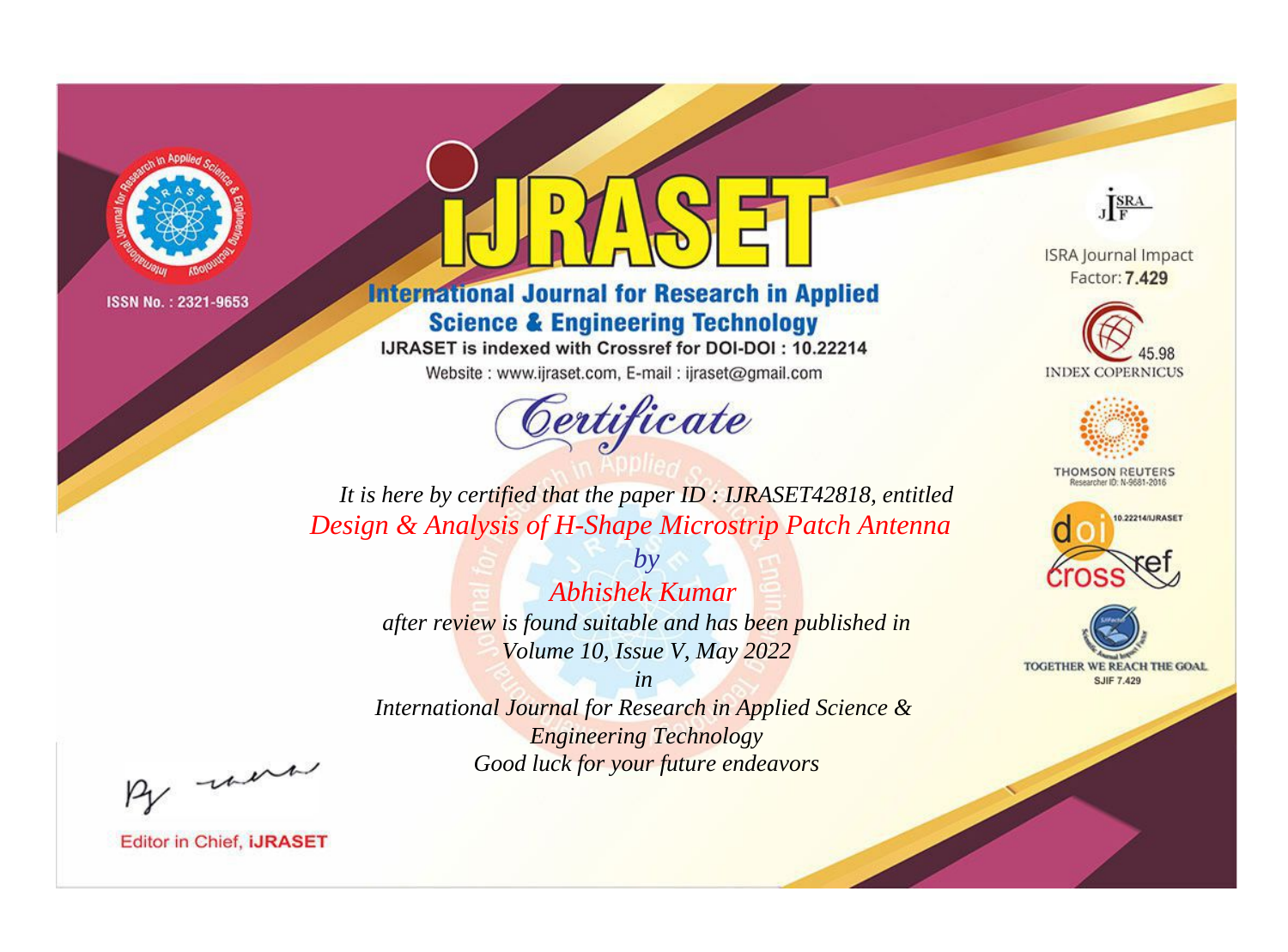

# **International Journal for Research in Applied Science & Engineering Technology**

IJRASET is indexed with Crossref for DOI-DOI: 10.22214

Website: www.ijraset.com, E-mail: ijraset@gmail.com



JERA

**ISRA Journal Impact** Factor: 7.429





**THOMSON REUTERS** 



TOGETHER WE REACH THE GOAL **SJIF 7.429** 

It is here by certified that the paper ID: IJRASET42818, entitled Design & Analysis of H-Shape Microstrip Patch Antenna

> $b\nu$ Abhishek Kushwah after review is found suitable and has been published in Volume 10, Issue V, May 2022

 $in$ International Journal for Research in Applied Science & **Engineering Technology** Good luck for your future endeavors

By morn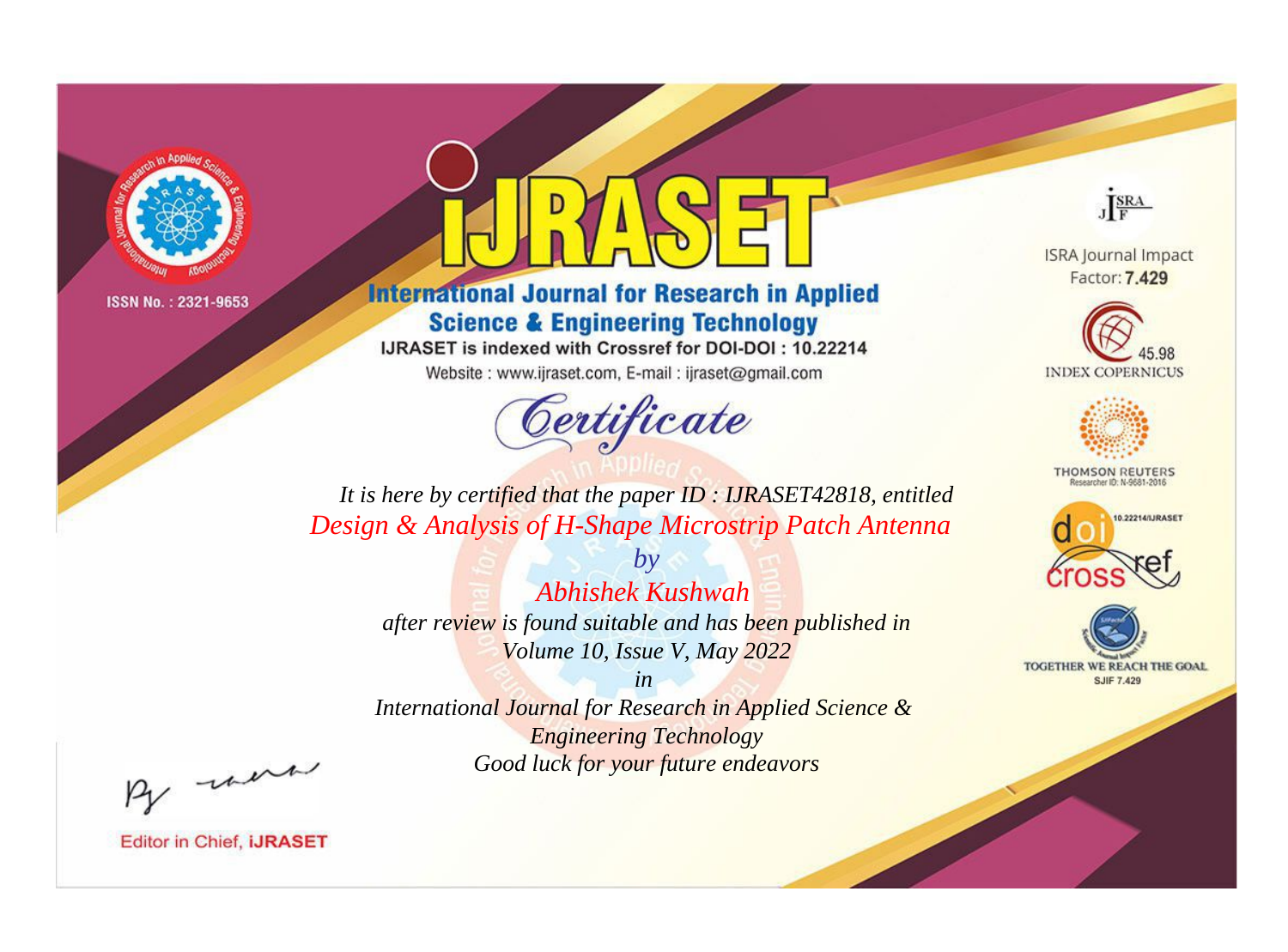

# **International Journal for Research in Applied Science & Engineering Technology**

IJRASET is indexed with Crossref for DOI-DOI: 10.22214

Website: www.ijraset.com, E-mail: ijraset@gmail.com



JERA

**ISRA Journal Impact** Factor: 7.429





**THOMSON REUTERS** 



TOGETHER WE REACH THE GOAL **SJIF 7.429** 

*It is here by certified that the paper ID : IJRASET42818, entitled Design & Analysis of H-Shape Microstrip Patch Antenna*

> *by Aman Anand after review is found suitable and has been published in Volume 10, Issue V, May 2022*

> > *in*

*International Journal for Research in Applied Science & Engineering Technology Good luck for your future endeavors*

By morn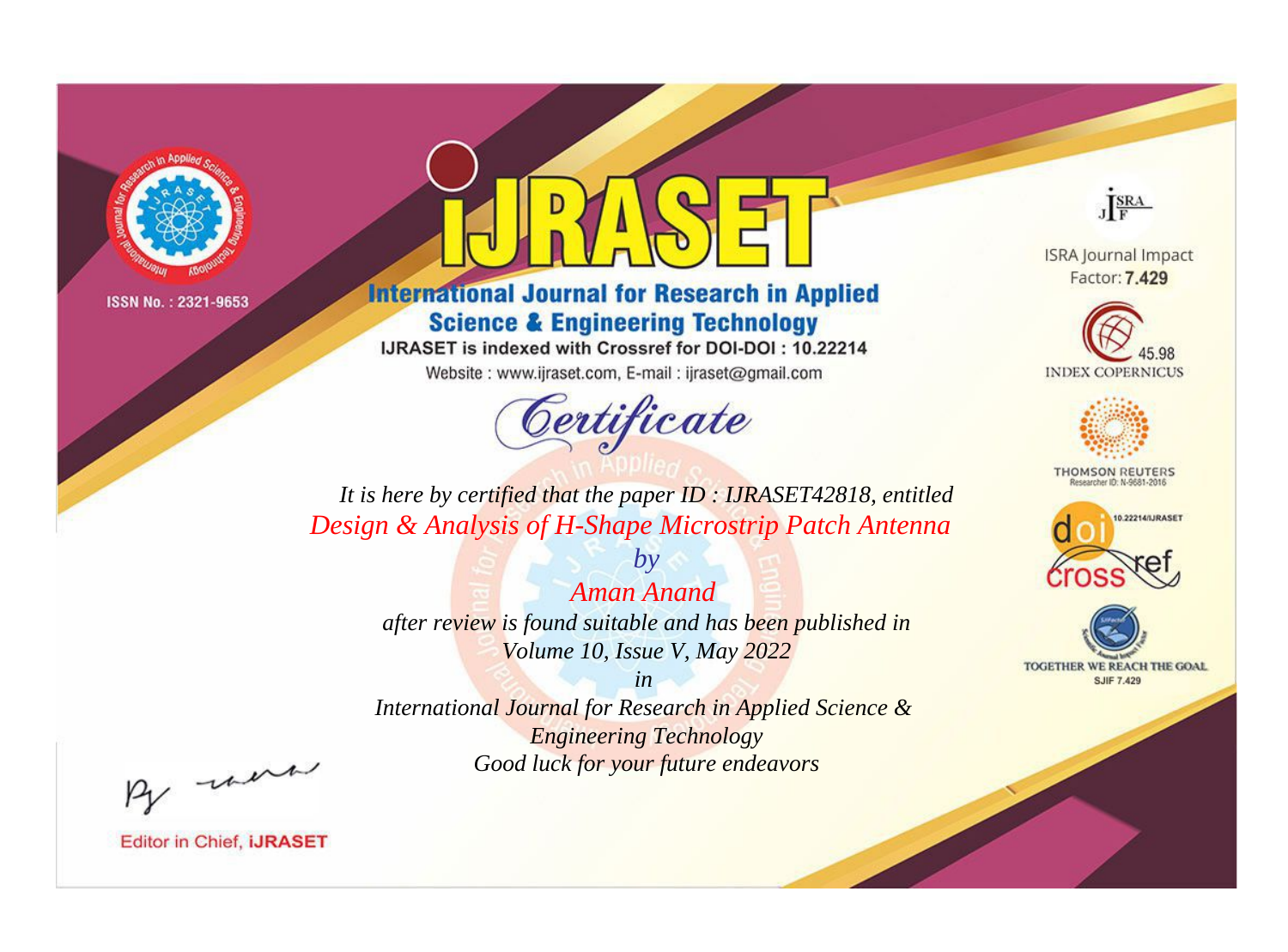

# **International Journal for Research in Applied Science & Engineering Technology**

IJRASET is indexed with Crossref for DOI-DOI: 10.22214

Website: www.ijraset.com, E-mail: ijraset@gmail.com



JERA

**ISRA Journal Impact** Factor: 7.429





**THOMSON REUTERS** 



TOGETHER WE REACH THE GOAL **SJIF 7.429** 

*It is here by certified that the paper ID : IJRASET42818, entitled Design & Analysis of H-Shape Microstrip Patch Antenna*

> *by Kumar Mangalam Patel after review is found suitable and has been published in Volume 10, Issue V, May 2022*

> > *in*

*International Journal for Research in Applied Science & Engineering Technology Good luck for your future endeavors*

By morn